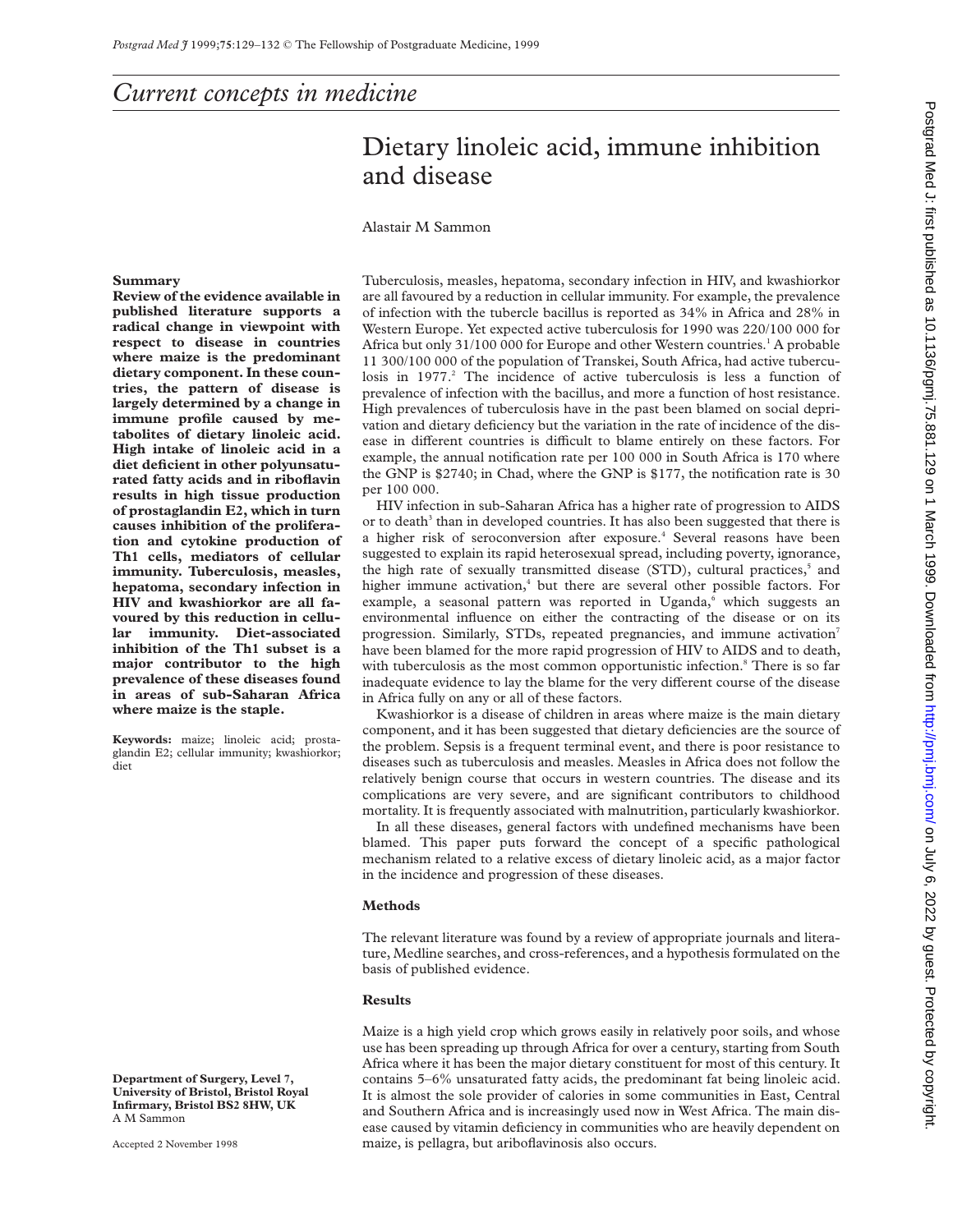

**Figure 1** Diet and PGE2 production



**Figure 2** PGE2 and tuberculosis



**Figure 3** PGE2, HIV, and AIDS

## HIGH LINOLEIC ACID CAUSES HIGH PROSTAGLANDIN E2 PRODUCTION

Linoleic acid is a precursor of prostaglandin E2 (PGE2). High dietary linoleic acid leads to high intragastric PGE2,<sup>9</sup> and, by implication, high PGE2 levels in the portal vein (figure 1). Symptoms suggestive of a high level of gastric PGE2 have been reported in a community whose main diet is maize.<sup>10</sup> A volunteer study showed higher urinary PGE2 levels in volunteers on a high linoleic acid diet than in controls.<sup>11</sup> Salivary gland and gingival PGE2 production is high when linoleic acid intake is high. $12$  Plasma PGE2 in rats was higher in the group fed a diet rich in linoleic acid than in other groups.<sup>13</sup>

Dietary fat intake is reflected in the composition of plasma and body adipose tissue.<sup>14</sup> Thus, diet has a long-term effect on the availability of linoleic acid, and on plasma levels of linoleate and its metabolites. High levels of production of PGE2 is further enhanced by an absence of other polyunsaturated fatty acids (PUFAs) in the diet, such as fish oils, which contain eicosapentaenoic acid and docosahexaenoic acid, and which inhibit the conversion of linoleic acid to PGE2.<sup>15</sup> Isomeric PUFAs in hydrogenated foods such as margarine, may also competitively inhibit utilisation of natural PUFAs.

## RIBOFLAVIN DEFICIENCY ENHANCES HIGH PGE2 PRODUCTION

Riboflavin deficiency favours the conversion of linoleic acid to PGE2. Riboflavin provides the sulphydryl group for glutathione production, and riboflavin deficiency thus results in glutathione deficiency.<sup>16</sup> Glutathione exerts an inhibitory regulatory influence on prostaglandin synthesis<sup>17</sup> and, in its absence,  $PGE2$ production rises.<sup>18</sup>

A diet high in linoleic acid, low in other polyunsaturated fatty acids and low in vitamins, including riboflavin, is characteristic of the areas of Africa where tuberculosis, HIV, measles and kwashiorkor are rife.

## PGE2 DEPRESSES CELLULAR IMMUNITY

The Th1 subset of T-helper lymphocytes mediate delayed-type hypersensitivity reactions. They produce interferon-gamma (IFN-gamma), interleukin-2 (IL-2), and tumour necrosis factor-beta. They are quite distinct from the Th2 subset, which mediate humoral immune response.

PGE2 depresses cellular immunity associated with the Th1 subset of T cells. IL-2 and IFN-gamma producing ability<sup>19</sup> are reduced, this effect being exerted at the level of priming of the naive  $T$  cell.<sup>20</sup> Where there is uncontrolled production of PGE2, there will be uncontrolled and inappropriate depression of cellular immunity, and increased susceptibility to infection. An illustration of this is the depression of cellular immunity which follows haemorrhage and is inhibited by ibuprofen, $21$  an inhibitor of prostaglandin production.

## EXCESSIVE LINOLEIC ACID DEPRESSES CELLULAR IMMUNITY

Studies showing that excessive dietary linoleic acid is immunosuppressive, but that concurrent interference with prostaglandin production prevents or reduces depression of cellular immunity, $2^2$  provide some support for this theory. The immune depression of trauma and burns appears to be prostaglandin associated, and can be similarly blocked with  $n-3$  PUFAs.<sup>23</sup>

DEPRESSED CELLULAR IMMUNITY AND DISEASE

#### *Tuberculosis*

Protection against tubercle infection is primarily mediated by Th1 cells, and when these are inhibited or reduced in number, host defence is compromised (figure 2). Tuberculosis is strongly associated with the diminished type 1 response<sup>24</sup> and depressed CD4+ count characteristic of HIV infection,<sup>25</sup> and has been noted to occur at a higher CD4+ count than most other opportunistic infections.26 This may be due to the early loss of Th1 immunity reported in HIV infection at a stage when CD4+ counts are near-normal.<sup>27</sup> Multi-drug-resistant tuberculosis is associated with a poor Th1 response.<sup>28</sup>

This leads to the conclusion that dietary immune deficiency of Th1 function increases susceptibility to tuberculosis. Delayed hypersensitivity reactions to tuberculin have been shown to be reduced in malnourished children.<sup>29</sup>

#### *HIV infection*

HIV infection is associated with a similar immune depression to that caused by PGE2 (figure 3). There is reduced Th1 subset proliferation and cytokine production. This can take effect before a major drop occurs in total lymphocyte or CD4+ count.<sup>27</sup>

A pre-existing dietary depression of Th1 subset responsiveness will allow a more rapid progression of HIV infection to AIDS, at least partly by encouraging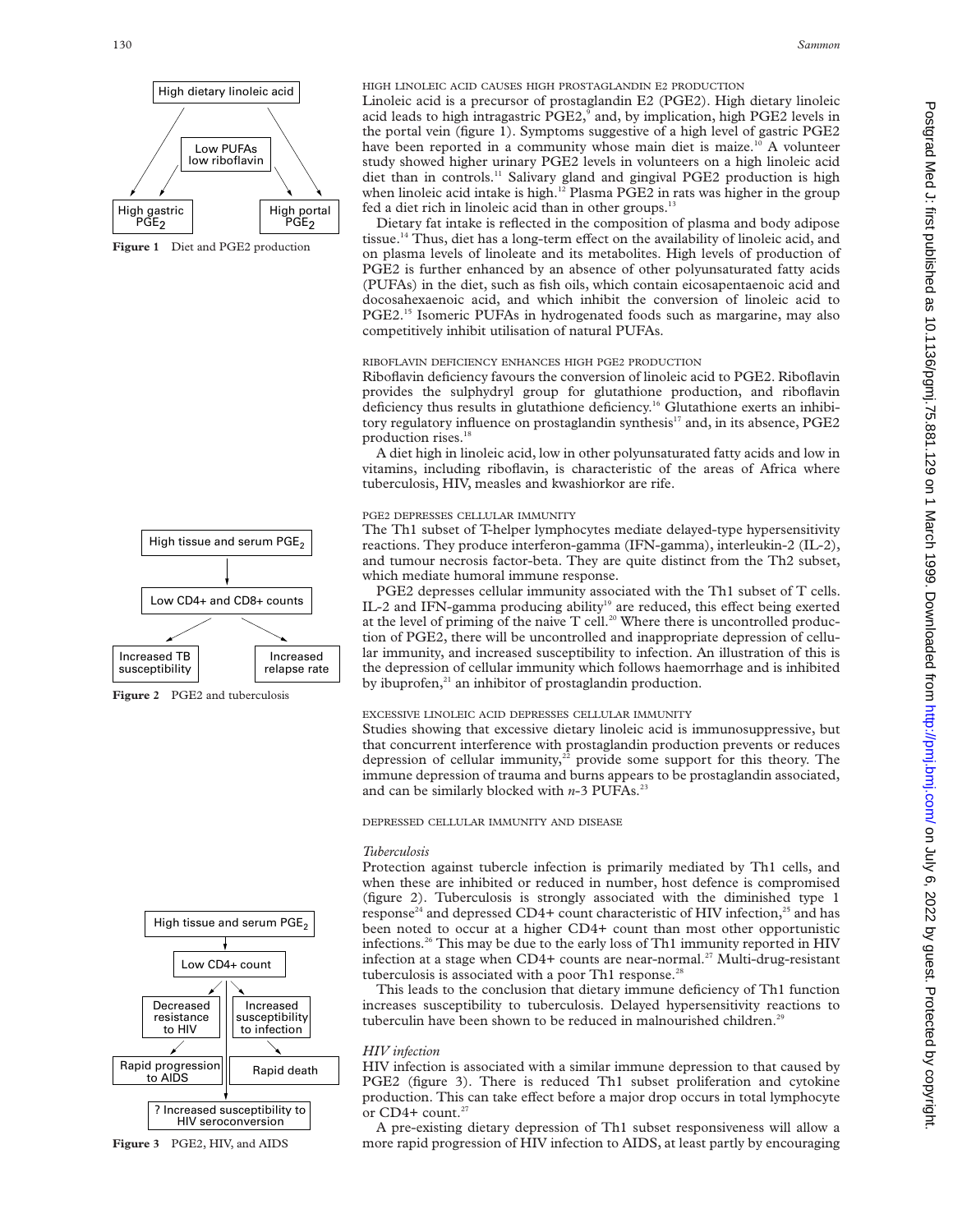







**Figure 5** PGE2 and hepatoma

- 1 Sudre P, ten Dam G, Kochi A. Tuberculosis: a global overview of the situation today. *Bull World Health Organ* 1992;**70**:149–59.
- 2 Fourie PB, Gatner EMS, Glatthaar E, Kleeberg HH. Follow-up tuberculosis prevalence survey of Transkei. *Tubercle* 1980;**61**:71–9.
- 3 Gilks CF. The clinical challenge of the HIV epidemic in the developing world. *Lancet* 1993; **342**:1037–9.
- 4 Weissman D, Barker TD, Fauci, AS. The efficiency of acute infection of CD4+ cells is markedly enhanced in the setting of antigen-specific immune activation. *J Exp Med* 1996; **183**:687–92.

AIDS-defining opportunistic infections. There will be susceptibility to life-threatening infection early in HIV infection, before AIDS develops, due to the additive effect of dietary and HIV-related immune depression. A chronically reduced subset 1 response of dietary aetiology may also predispose to HIV seroconversion on exposure, since natural defence against HIV is most probably vested in the Th1 response.<sup>30</sup>

#### *Kwashiorkor*

In kwashiorkor, in addition to the main features of oedema, growth failure, diarrhoea and irritability, $31$  cellular immunity is grossly depressed, $32$  and affected children are highly susceptible to infectious disease (figure 4).<sup>33</sup> Children with kwashiorkor have decreased  $T$  cells in the peripheral blood,<sup>34</sup> with preferential loss of CD4+ cells.<sup>35</sup>

In one study, 25 children who died with kwashiorkor were subjected to autopsy; 21 of them were found to have a 'nutritional thymectomy'.<sup>33</sup> Watts<sup>36</sup> confirmed that thymic atrophy is common in malnutrition; in children under one year old, it was most marked in those with kwashiorkor, in whom the atrophy was very gross. Williams<sup>31</sup> noted that cod liver oil, an excellent source of eicosapentaenoic acid, and therefore an inhibitor of PGE2 production, is an effective treatment for kwashiorkor.

#### *Measles*

In severely malnourished children, measles carries a high mortality rate. In the central hospital in Lesotho, five of 28 malnourished children who contracted measles died.<sup>37</sup> Measles virus control is mediated by the Th1 subset of T cells.<sup>38</sup> The reasons for the severe course of the disease may include a low level of virus clearing activity, as well as susceptibility to secondary infection.

# *Hepatoma*

Hepatoma is very common in much of Africa. In rat studies, it has been shown that dietary linoleic acid increases hepatoma growth $39$  (figure 5), while indomethacin inhibits it. $40$  Similarly, fish oil has been found to inhibit hepatic carcinogenesis, $41$  and decrease growth. $42$  It is probable that this effect of linoleic acid is mediated through PGE2. Portal PGE2 has also been shown to suppress liver-associated immunity, and promote the formation of hepatic metastases.<sup>4</sup>

### **Discussion**

In the Gambia, evidence has been found of a lifelong change of immune competence brought about by foetal malnutrition.<sup>44</sup> While this may cause an irreversible change, arising from specific episodes of intervention or deficiency, in this article we are talking about a nutritional, and potentially reversible type of immune disturbance. Where population growth, poverty and social disorder coexist, maize with its high yield and ability to grow with little attention or rainfall, is a very valuable crop. However, a diet almost exclusively of maize is seriously flawed, and is a root cause of many of what have been termed 'the diseases of poverty'.

Other diseases, whose principal protection arises from cellular immunity (eg, hydatid disease, malaria, leishmaniasis, syphilis and leprosy), may also be favoured in this situation.

Immune profile shift due to a temporary dietary cause implies the possibility of readjustment of the immune profile by diet. An increase in dietary *n*-3 PUFAs is more efficient than a decrease in  $n-6$  acids in reducing PGE2 synthesis.<sup>13 15</sup> This suggests an approach to the problem which may be both effective and achievable.

The author wishes to acknowledge Dr S Glover and Dr DJ Unsworth of Southmead Hospital, Bristol, for their help in the preparation of this paper.

- 5 Mhalu FS, Lyamuya E. Human immunodeficiency virus infection and AIDS in east Africa: challenges and possibilities for prevention and control. *East Afr Med J*1996;**73**:13–9.
- 6 Smallman-Raynor MR, Cliff AD. Seasonality in tropical AIDS: a geographical analysis. *Int*  $\hat{\jmath}$ *Epidemiol* 1992;**21**:547–67.
- 7 Georges AJ, Georges-Courbot MC. (Epidemiology of HIV infection in Africa). *Rev Prat* 1990;**40**:2131–5.
- 8 Shafer RW, Edlin BR. Tuberculosis in patients infected with human immunodeficiency virus: perspective on the past decade. *Clin Infect Dis*1996;**22**:683–704.
- 9 Grant HW, Palmer KR, Kelly RW, Wilson NH, Misiewicz JJ. Dietary linoleic acid, gastric acid, and prostaglandin secretion. *Gastroenterology* 1988;**94**:955–9.
- 10 Sammon AM. Letter to the editor. *Dis Esophagus* 1994;**7**:220.
- 11 Blair IA, Prakash C, Phillips MA, Dougherty RM, Iacono JM. Dietary modification of omega 6 fatty acid intake and its effect on urinary eicosanoid excretion. *Am J Clin Nutr* 1993;**57**: 154–60.
- 12 Alam SQ, Bergens BM, Alam BS. Arachidonic acid, prostaglandin E2 and leukotriene C4 levels in gingiva and submandibular glands of rats fed